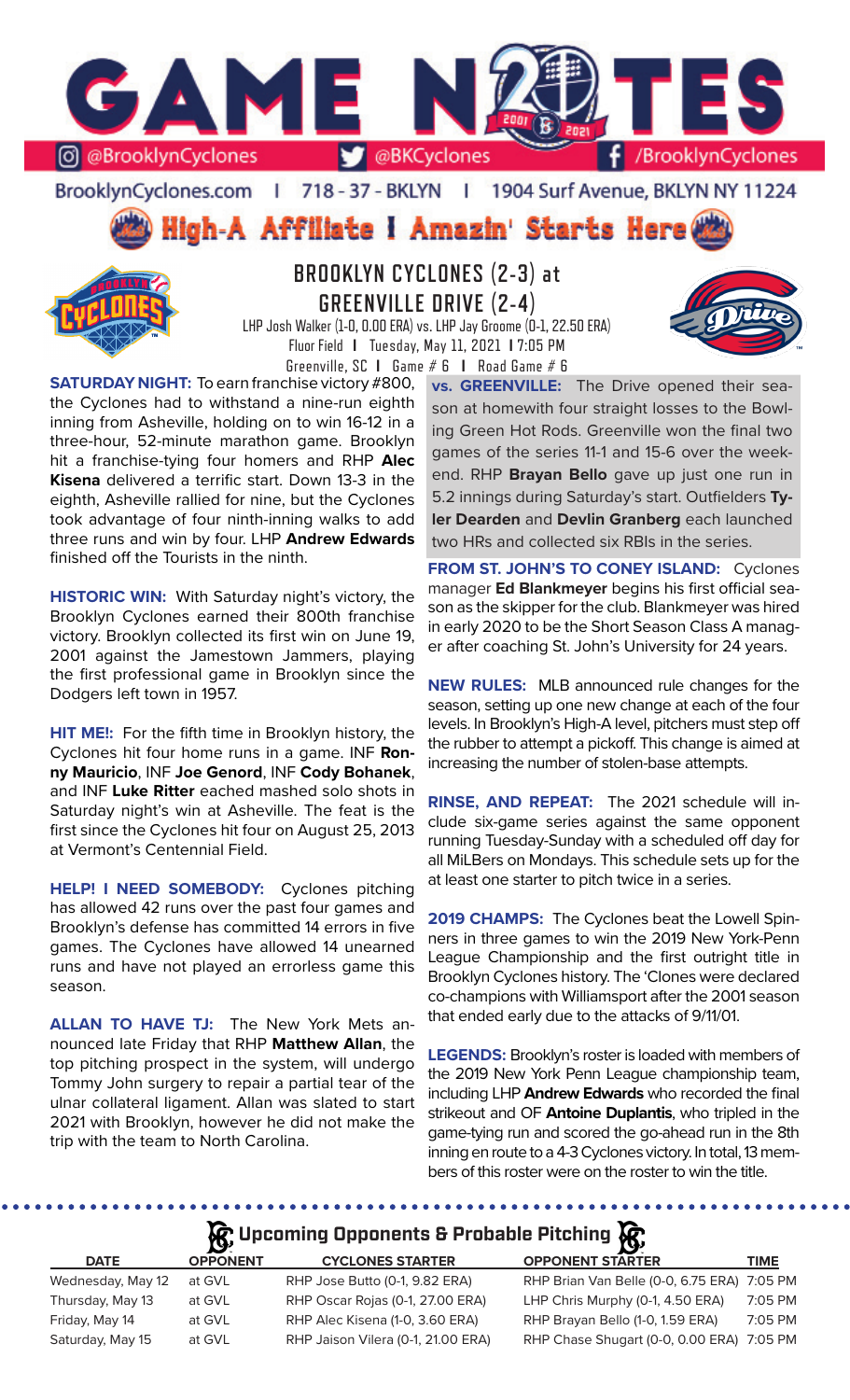### **MAY 11 AT GREENVILLE STARTING PITCHER PAGE 2**

| <b>JOSH WALKER</b><br># 23<br><b>RHP</b>                                                                                                                                                                                               |  |
|----------------------------------------------------------------------------------------------------------------------------------------------------------------------------------------------------------------------------------------|--|
| Height: 6-6<br>Weight: 225<br><b>Bats: Left</b><br><b>Throws: Left</b><br>Date of Birth: December 1, 1994<br>Age: 26<br>Hometown: Otisville, NY<br>How Obtained: Mets 37th round pick, 2017<br><b>College: University of New Haven</b> |  |

**LAST TIME OUT:** Josh Walker tossed five no-hit innings against Asheville, striking out a career-high eight batters in his first victory of the season on Opening Day. With a 2-0 lead before he threw his first pitch, Walker held the lead throughout and faced two over the minimum.

| 2021 GAME-BY-GAME        |            |            |     |   |   |    |    |              |          |      |
|--------------------------|------------|------------|-----|---|---|----|----|--------------|----------|------|
| <b>Brooklyn Cyclones</b> |            |            |     |   |   |    |    |              |          |      |
| <b>DATE</b>              | <b>OPP</b> | <b>DEC</b> | IP  | н | R | ER | BB | к            | HR       | AVG  |
| 5/4                      | @ASH       | W          | 5.0 | 0 | 0 | 0  |    | <sub>R</sub> | $\Omega$ | .000 |

**GRATEFUL:** Walker missed the majority of the 2019 season due to surgery to repair nerve damage from a car accident with a driver who made an illegal turn near the team facility in Florida in April 2019.

**BACK FOR MORE:** Walker returns to the Brooklyn Cyclones for his third campaign, having pitched for the Coney Island club in 2018 and 2019.

**I'M PEACOCK, YOU GOTTA LET ME FLY!: Walker embarks** on his first full season assignment as a professional...Hampered by injuries since turning pro in 2017, the southpaw has only thrown 61.2 innings over four seasons...His career-high in innings pitched for a season was 32.1 for the Cyclones in 2018.

**STRIKE, WHILE THE IRON IS HOT: During his best profes**sional campaign in 2018 throwing 32.1 innings, Walker struck out 11.13 batters per nine innings.

**QUARANTINE WORK:** During the pandemic shutdown of the minor league season, Walker trained with his younger brother Noah, who played baseball at Division II Greensboro College.

|                 | G         | <b>ERA</b> | IP       | н        | R        | ER       | HR         | BB          | K         | <b>AVG</b>                      |
|-----------------|-----------|------------|----------|----------|----------|----------|------------|-------------|-----------|---------------------------------|
| Home            |           |            |          |          |          |          |            |             |           |                                 |
| Road            | 1         | 0.00       | 5.0      | $\Omega$ | $\Omega$ | $\Omega$ | 0          | 1           | 8         | .000                            |
| May             | 1         | 0.00       | 5.0      | $\Omega$ | $\Omega$ | $\Omega$ | $\Omega$   | 1           | 8         | .000                            |
| June            |           |            |          |          |          |          |            |             |           |                                 |
| July            |           |            |          |          |          |          |            |             |           |                                 |
| August          |           |            |          |          |          |          |            |             |           |                                 |
| September       |           |            |          |          |          |          |            |             |           |                                 |
|                 | <b>PA</b> | R          | н        | 2B       | 3B       | HR       | <b>RBI</b> | <b>BB</b>   | <b>SO</b> | <b>OPS</b>                      |
| vs. Left        | 5         | $\Omega$   | $\Omega$ | $\Omega$ | $\Omega$ | $\Omega$ | $\Omega$   | $\Omega$    | 4         | .000                            |
| vs. Right       | 12        | $\Omega$   | 0        | $\Omega$ | $\Omega$ | 0        | O          | 1           | 4         | .083                            |
| <b>RISP</b>     | $\Omega$  | $\Omega$   | 0        | $\Omega$ | $\Omega$ | $\Omega$ | O          | 0           | $\Omega$  | .000                            |
| Team ahead      | 17        | $\Omega$   | O        | $\Omega$ | $\Omega$ | $\Omega$ | $\Omega$   | 1           | 8         | .059                            |
| Team behind     | $\Omega$  | $\Omega$   | O        | $\Omega$ | $\Omega$ | $\Omega$ | $\Omega$   | $\Omega$    | $\Omega$  | .000                            |
| Ahead in count  | 8         | $\Omega$   | $\Omega$ | $\Omega$ | $\Omega$ | $\Omega$ | O          | $\mathbf 0$ | 5         | .000                            |
| Behind in count | 2         | 0          | O        | $\Omega$ | $\Omega$ | $\Omega$ | O          | 1           | O         | .333                            |
|                 |           |            |          |          |          |          |            |             |           | RONNYI VN CYCI ANES DITCHING RD |

| K/9          | BB/9   | HR/9             |
|--------------|--------|------------------|
| 14.4         | 1.8    | $\left( \right)$ |
| <b>BABIP</b> | GB%    | <b>FIP</b>       |
| .000         | 57.10% | 1.33             |
|              |        |                  |

### **WALKER'S SEASON AND CAREER HIGHS**

| 2021 Season          |                              | Career                     |
|----------------------|------------------------------|----------------------------|
| 8 (5/4 at Asheville) | <b>Strikeouts</b>            | 8 (5/4/21 at Asheville)    |
|                      | <b>Double Digit K Games</b>  | None                       |
| None                 | <b>High Hits, Game</b>       | 7 (7/3/17 @ GCL Cards)     |
| None                 | <b>High HR, Game</b>         | 2 (7/9/18 @ Staten Island) |
| None                 | <b>High Runs, Game</b>       | 7 (7/3/17 @ GCL Cards)     |
| 1 (5/4 at Asheville) | <b>High Walks, Game</b>      | 4 (7/26/18 at Mah. Valley) |
| 5 (5/4 at Asheville) | <b>Innings Pitched, Game</b> | 5 IP (3x, 5/4/21)          |
| None                 | <b>Complete Games</b>        | None                       |

| <b>CATCHER ERA</b> |   |    |            |            |  |  |
|--------------------|---|----|------------|------------|--|--|
| <b>NAME</b>        | G | ER | <b>INN</b> | <b>ERA</b> |  |  |
| Mena               |   |    | 8          | 7.88       |  |  |
| Senger             | З | 17 | 26         | 5.88       |  |  |
| Uriarte            |   | 6  | x          | 6.75       |  |  |

| CYCLONES STARTING PITCHER BREAKDOWN |  |  |                                                       |      |            |  |  |
|-------------------------------------|--|--|-------------------------------------------------------|------|------------|--|--|
| <b>STARTER</b>                      |  |  | <b>GS Quality StartsRun SupportRS/Start BC Record</b> |      |            |  |  |
| Butto, Jose                         |  |  |                                                       | 1 O  | $O-1$      |  |  |
| Kisena, Alec                        |  |  | 16                                                    | 16.0 | $1 - 0$    |  |  |
| Rojas, Oscar                        |  |  | 4                                                     | 4.0  | $O-1$      |  |  |
| Vilera, Jaison                      |  |  |                                                       | 70   | $O-1$      |  |  |
| . Walker, Josh                      |  |  | 8                                                     | 80   | $1-\Omega$ |  |  |
|                                     |  |  |                                                       |      |            |  |  |

|                                              |         |                 |  |  |            |    |          |  |                         |            | .             |         |              |            |      |            |      |      |           |            |
|----------------------------------------------|---------|-----------------|--|--|------------|----|----------|--|-------------------------|------------|---------------|---------|--------------|------------|------|------------|------|------|-----------|------------|
| <b>BROOKLYN CYCLONES PITCHING BREAKDOWN.</b> |         |                 |  |  |            |    |          |  |                         |            |               |         |              |            |      |            |      |      |           |            |
|                                              | W-L     | <b>ERA</b>      |  |  | IP HR      |    | ER BB K  |  | HR                      | <b>AVG</b> |               | W-L     | ERA          | IP HR      |      | ER BB K    |      |      | <b>HR</b> | <b>AVG</b> |
| <b>STARTERS</b>                              | $2 - 3$ | 9.47            |  |  | 19.0 21 22 |    | 20 11 27 |  | - 5                     | 269        | <b>I</b> HOME | റ-റ     | 0.OQ         |            |      |            |      |      | $\Omega$  | .000       |
| <b>RELIEVERS</b>                             | 0-0     | 5.48 23.0 23    |  |  | 22         | 14 | 13 28    |  | $\overline{\mathbf{3}}$ | .237       | <b>IROAD</b>  | $2 - 3$ | 6.43         | 42.0 44 44 |      | - 30       | - 24 | 55 8 |           | .251       |
| <b>TOTAL</b>                                 | $2 - 3$ | 6.43 42.0 44 44 |  |  |            |    |          |  |                         |            |               | $2-3$   | 6.43 42.0 44 |            | - 44 | 30 24 55 8 |      |      |           | .251       |

### **BULLPEN NOTES**

-Brooklyn bullpen has allowed eight unearned runs this season, pitching to the tune of a 5.48 ERA. The group has allowed 22 runs in 23 innings -- 14 earned.

-RHP Dan Goggin was added to the roster on Saturday, May 8 and will join the team in time for Sunday's game

-LHP Andrew Edwards pitched Friday and Saturday night, becoming the first pitcher this year used in consecutive games.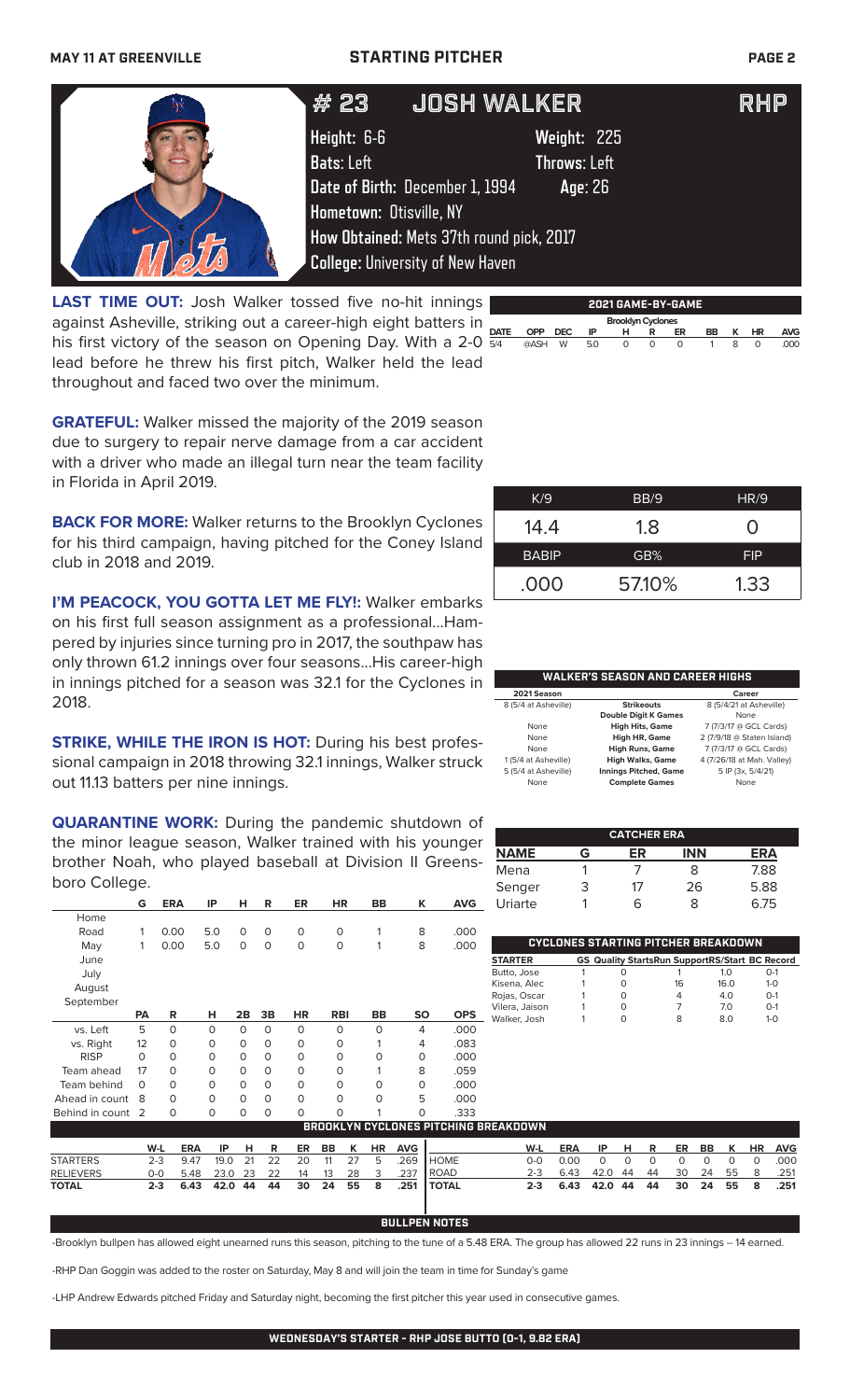| <b>MAY 11 AT GREENVILLE</b> |                      | <b>BATTING PAGES</b>                         | <b>PAGE 3</b>                                      |
|-----------------------------|----------------------|----------------------------------------------|----------------------------------------------------|
| $#$ 22 BRETT BATY - INF     |                      |                                              | .462. O HR. 6 RBI. .583 WOBA. wRC+ 254             |
| Last Game: DNP              | Home:                | Last HR:                                     | <b>Season High, Hits:</b> 2 (3x, 5/7 at Asheville) |
| $RISP: 5-9$                 | <b>Road: 6-14</b>    | <b>Multi-Hit Games: 3 (5/7 at Asheville)</b> | <b>Season High, Runs:</b>                          |
| <b>Streak: 2 G (4-7)</b>    | <b>vs. ASH: 6-14</b> | <b>Multi-RBI Games: 2 (5/7 at Asheville)</b> | <b>Season High, RBI: 3 (5/4 at Asheville)</b>      |
|                             |                      |                                              | Season High, SB:                                   |

• Enters his third year in the Mets organization...Rated as the No. 4 prospect in the Mets system and the No. 94 prospect in baseball according to *MLB Pipeline* • Earned a non-roster invitation to Spring Training in 2021, collecting a double and a single in 10 games and 10 at-bats

• Joined the Alternate Training Site in Brooklyn in 2020

| <b>JUINED THE ARE HIGHBIG THAIRING JUG IN DIVORITIES ZUZU</b>                                                                                                        |
|----------------------------------------------------------------------------------------------------------------------------------------------------------------------|
| • Spent the majority of his first pro season with Kingsport (R) before a promotion to Brooklyn to finish the 2019 season, winning the league title with the Cyclones |
| • Committed to the University of Texas before signing with the Mets                                                                                                  |

| <b>#3</b><br>CODY BOHANEK - INF     |                      |                                             | .313, 1 HR, 2 RBI, .464 wOBA, wRC+ 183         |
|-------------------------------------|----------------------|---------------------------------------------|------------------------------------------------|
| <b>Last Game:</b> 1-6, HR, 2 RBI, R | Home:                | <b>Last HR:</b> 5/8 at Asheville            | <b>Season High, Hits: 3 (5/5 at Asheville)</b> |
| $RISP: 0-5$                         | <b>Road: 5-16</b>    | <b>Multi-Hit Games: 1(5/5 at Asheville)</b> | <b>Season High, Runs: 2 (5/4 at Asheville)</b> |
| <b>Streak:</b> $1 G (1-6)$          | <b>vs. ASH:</b> 5-16 | <b>Multi-RBI Games:</b>                     | <b>Seaon High, RBI:</b> 1(5/8 at Asheville)    |
|                                     |                      |                                             | Season High, SB:                               |

<sup>•</sup> Enters his third year in the Mets organization and his fifth as a professional...Traded from Houston to the Mets in January of 2019 along with 3B J.D. Davis in exchange for OF Ross Adolph, INF Luis Santana, and C Scott Manea

- Spent the majority of his 2019 campaign with St. Lucie, stroking a career-high five home runs in a career-most 99 games
- Called up to Double-A Binghamton in August 2019 and played eight games...Has played at every level entering 2021 • Originally drafted by Houston in the 30th round of the 2017 MLB Draft.

| #B<br>ANTOINE DUPLANTIS - OF              |                      |                                             | . 158, 1 HR, 2 RBI, .184 wOBA, wRC+ 14.          |
|-------------------------------------------|----------------------|---------------------------------------------|--------------------------------------------------|
| <b>Last Game: 2-5, 2B, RBI, 2 BB, 2 R</b> | Home:                | <b>Last HR:</b> 5/6 at Asheville            | <b>Season High, Hits: 2 (5/8 at Asheville)</b>   |
| $RISP: 1-5$                               | <b>Road: 3-19</b>    | <b>Multi-Hit Games: 1(5/8 at Asheville)</b> | <b>Season High, Runs: 2 (5/8 at Asheville)</b>   |
| <b>Streak:</b> 2 G (3-10)                 | <b>vs. ASH: 3-19</b> | <b>Multi-RBI Games:</b>                     | <b>Season High, RBI:</b> 1(2x, 5/8 at Asheville) |
|                                           |                      |                                             | Season High, SB:                                 |

• Enters his third year in the Mets organization...Spent his draft year with Brooklyn and scored the game-winning run against Lowell in the 2019 NYPL Championship • Recorded eight outfield assists in 47 games to lead Brooklyn

- Finished his LSU career with 359 hits, most in school history and second-most in SEC history behind Cyclones outfielder Jake Mangum (383 hits)...Never finished a season at LSU hitting lower than .316
- Drafted in the 19th round by Cleveland in 2018 but did not sign...Brother, Armond, holds the world record in the pole vault with a height of 6.18 meters.

| $#$ 20 JOE GENORD - INF                                                                |                                                    |                                                                                                                                 | .389, 1 HR, 4 RBI, .414 wOBA, wRC+ 153                                                                                                                                |
|----------------------------------------------------------------------------------------|----------------------------------------------------|---------------------------------------------------------------------------------------------------------------------------------|-----------------------------------------------------------------------------------------------------------------------------------------------------------------------|
| <b>Last Game: 3-4. HR. SAC. 3 RBI. 3 R</b><br>$RISP: 0-5$<br><b>Streak: 3 G (6-13)</b> | Home:<br><b>Road: 7-18</b><br><b>vs. ASH: 7-18</b> | <b>Last HR:</b> 5/8 at Asheville<br><b>Multi-Hit Games: 2 (5/8 at Asheville)</b><br><b>Multi-RBI Games: 1(5/8 at Asheville)</b> | <b>Season High, Hits: 3 (5/8 at Asheville)</b><br><b>Season High, Runs: 3 (5/8 at Asheville)</b><br><b>Season High, RBI: 3 (5/8 at Asheville)</b><br>Season High, SB: |

• Enters his third year in the Mets organization...Named to the NYPL All-Star team and won a league title with Brooklyn in 2019

- Led the Cyclones with nine home runs and 44 RBIs...Earned Player of the Week honors with the Cyclones during the week of July 7.
- Two-time All-AAC honoree who led USF in home runs in each of his three seasons
- Also drafted by the Los Angeles Dodgers in the 19th round of the 2015 draft.

| #35 ADRIAN HERNANDEZ - OF |          |                         | ' .000, 0 HR, 0 RBI, .000 w0BA, wRC+ -- |
|---------------------------|----------|-------------------------|-----------------------------------------|
| Last Game: DNP            | Home:    | Last HR:                | Season High, Hits:                      |
| <b>RISP:</b>              | Road:    | <b>Multi-Hit Games:</b> | <b>Season High, Runs:</b>               |
| Streak:                   | vs. ASH: | <b>Multi-RBI Games:</b> | Season High, RBI:                       |
|                           |          |                         | Season High, SB:                        |

• Enters his fifth year in the Mets organization...received 5/8 from extended spring training after the injury to OF Scott Ota.

• Ranked the No. 30 Prospect in the NYM system by *MLB Pipeline...*Limited to four games with the GCL Mets in 2019 due to hamstring injuries.

• Hit .261 with five homers and 34 RBIs in 63 games in the Dominican Summer League in 2018.

• Signed for \$1.5 million by the Mets in 2017

| $#15$ JAKE MANGUM - OF                                        |                                                  |                                                                | . .125, O HR, O RBI, .185 wOBA, wRC+ 14'                                                                                                  |
|---------------------------------------------------------------|--------------------------------------------------|----------------------------------------------------------------|-------------------------------------------------------------------------------------------------------------------------------------------|
| Last Game: 1-3, BB<br>$RISP: 0-2$<br><b>Streak:</b> 1 G (1-3) | Home:<br><b>Road: 1-8</b><br><b>vs. ASH: 1-8</b> | Last HR:<br><b>Multi-Hit Games:</b><br><b>Multi-RBI Games:</b> | <b>Season High, Hits: 1(5/8 at Asheville)</b><br><b>Season High, Runs:</b><br>Season High, RBI:<br>Season High, SB:                       |
|                                                               |                                                  |                                                                | . Entere bis third year in the Mets erganization Led the Brooklyn Cyclones with 17 stelen bases and 10 HRD in 2019 winning a league title |

• Enters his third year in the Mets organization...Led the Brooklyn Cyclones with 17 stolen bases and 10 HBP in 2019, winning a league title • SEC and Mississippi State hits king, finishing his career with 383 hits and the 4th-most in NCAA history...Won SEC Freshman of the Year award in 2016

• Previously drafted by the Mets (32nd, 2018) and the Yankees (30th, 2017)

• Father, John, played nine seasons as a defensive back with the Chicago Bears

| $# 2$ RONNY MAURICIO - INF                                                          |                                                    |                                                                                                                                 | .368. 2 HR. 5 RBI. .551 wOBA. wRC+ 236                                                                                                                                  |
|-------------------------------------------------------------------------------------|----------------------------------------------------|---------------------------------------------------------------------------------------------------------------------------------|-------------------------------------------------------------------------------------------------------------------------------------------------------------------------|
| <b>Last Game: 1-5. HR. RBI. BB. 2 R</b><br>$RISP: 1-5$<br><b>Streak: 4 G (7-19)</b> | Home:<br><b>Road: 7-19</b><br><b>vs. ASH: 7-19</b> | <b>Last HR:</b> 5/8 at Asheville<br><b>Multi-Hit Games: 2 (5/7 at Asheville)</b><br><b>Multi-RBI Games: 1(5/7 at Asheville)</b> | <b>Season High, Hits: 3 (5/7 at Asheville)</b><br><b>Season High, Runs:</b> 2 (2x 5/7 at Asheville)<br><b>Seaon High, RBI: 4 (5/7 at Asheville)</b><br>Season High, SB: |

• Enters his fifth year in the Mets organization...Rated as the No. 2 prospect in the Mets system and the No. 58 prospect in baseball according to *MLB Pipeline* • Non-roster invitee to Spring Training for the third consecutive season...Spent 2020 at the Mets Alternate Site and had one at-bat with the Tigres del Licey in the Dominican Winter League

• Named a South Atlantic League mid-season All-Star with Columbia (A) in 2019

• Won the 2018 GCL Mets Sterling Award, given to the team's most valuable player...Signed with the Mets as a 16-year-old.

| $#16$ JOSE MENA - C                                                         |                                           |                                                                | .250, 0 HR, 1 RBI, .405 w0BA, wRC+ 147                                                                                                                             |
|-----------------------------------------------------------------------------|-------------------------------------------|----------------------------------------------------------------|--------------------------------------------------------------------------------------------------------------------------------------------------------------------|
| <b>Last Game: DNP</b><br>$RISP: 0-1$<br><b>Streak:</b> $1 \text{ G } (1-4)$ | Home:<br><b>Road: 1-4</b><br>vs. ASH: 1-4 | Last HR:<br><b>Multi-Hit Games:</b><br><b>Multi-RBI Games:</b> | <b>Season High, Hits: 1(5/7 at Asheville)</b><br><b>Season High, Runs: 1(5/7 at Asheville)</b><br><b>Season High, RBI:</b> 1(5/7 at Asheville)<br>Season High, SB: |

Enters his sixth year in the Mets organization

• Won a 2019 NYPL Championship with Brooklyn, posting his best offensive season as a professional, posting career highs in batting average, hits, home runs, RBIs, and runs

• Has caught 81% of would-be base stealers (51 of 81) in his previous four seasons in the system.

| $#$ 12 GERSON MOLINA - OF |                      | .000, 0 HR, 0 RBI, .158 w0BA, wRC+ -2 |                                       |
|---------------------------|----------------------|---------------------------------------|---------------------------------------|
| Last Game: 0-2            | Home:                | Last HR:                              | Season High, Hits:                    |
| $RISP: 0-5$               | <b>Road: 0-11</b>    | <b>Multi-Hit Games:</b>               | Season High, Runs:                    |
| Streak:                   | <b>vs. ASH: 0-11</b> | <b>Multi-RBI Games:</b>               | Season High, RBI:<br>Season High, SB: |

• Enters his fourth season in the Mets organization, having played just one season

• Played 93 games with the Columbia Fireflies (A) in 2019...Struck out 106 times in 326 plate appearances (33% strikeout rate)

• Received a signing bonus of \$175,000

• Played four seasons in the Cuban National Series with Ciego de Avila, hitting .231 over 93 career games and just 26 plate appearances.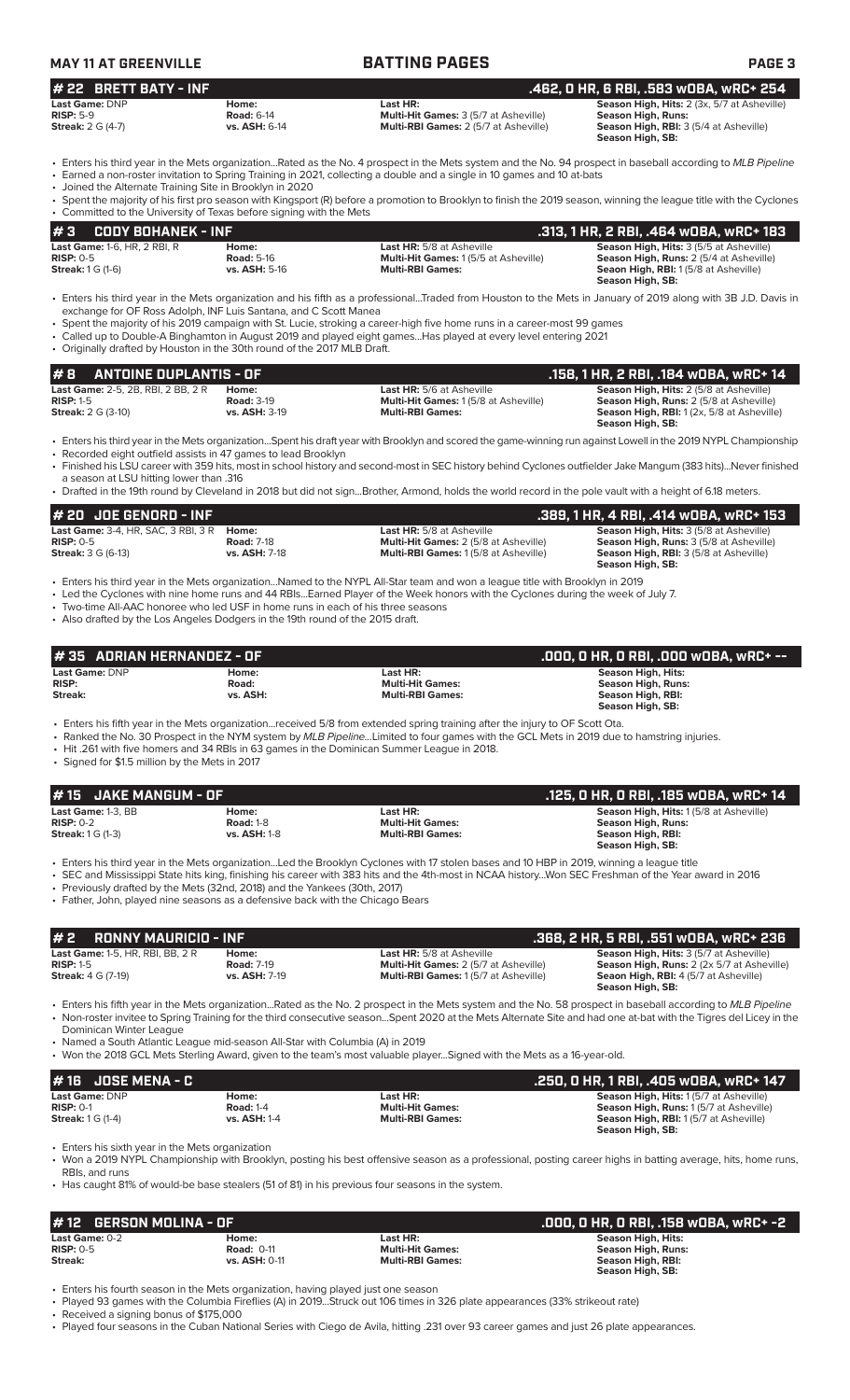| <b>MAY 11 AT GREENVILE</b>          |                      | <b>BATTING PAGES</b>                        | <b>PAGE 4</b>                                  |
|-------------------------------------|----------------------|---------------------------------------------|------------------------------------------------|
| $# 9$ SCOTT OTA - OF                |                      |                                             | .273. O HR. 1 RBI. .327 wOBA. wRC+ 100         |
| Last Game: DNP                      | Home:                | Last HR:                                    | <b>Season High, Hits: 2 (5/4 at Asheville)</b> |
| $RISP: 1-4$                         | <b>Road: 3-11</b>    | <b>Multi-Hit Games: 1(5/4 at Asheville)</b> | <b>Season High, Runs: 1(5/4 at Asheville)</b>  |
| <b>Streak:</b> $1 \text{ } G$ (1-2) | <b>vs. ASH: 3-11</b> | <b>Multi-RBI Games:</b>                     | <b>Season High, RBI:</b> 1(5/4 at Asheville)   |

• Enters his third year in the Mets organization...Spent 2019 with Kingsport, posting a .273 average with seven home runs and 26 RBIs in his first professional season

**Season High, SB:** 

Led the K-Mets with 14 doubles and seven triples

- Hit 20 home runs in his senior season at UIC and owns the program record with 163 career RBIs
- His high school coach, Brett Kay, was the catcher on the inaugural season of the Brooklyn Cyclones in 2001.

| $# 19$ LUKE RITTER - INF                                 |                            |                                                                                                        | . .222, 2 HR, 3 RBI, .226 wOBA, wRC+ 40.                                             |
|----------------------------------------------------------|----------------------------|--------------------------------------------------------------------------------------------------------|--------------------------------------------------------------------------------------|
| <b>Last Game: 2-5, HR, 2 RBI, 2 R, BB</b><br>$RISP: 1-5$ | Home:<br><b>Road: 4-18</b> | <b>Last HR:</b> 5/8 at Asheville<br><b>Multi-Hit Games: 1(5/8 at Asheville)</b>                        | <b>Season High, Hits: 2 (5/8 at ASH)</b><br><b>Season High, Runs: 2 (5/8 at ASH)</b> |
| <b>Streak:</b> $1 \text{ G}$ $(2-5)$                     | <b>vs. ASH: 4-18</b>       | <b>Multi-RBI Games: 1(5/8 at Asheville)</b>                                                            | <b>Season High, RBI:</b> 2 (5/8 at ASH)<br>Season High, SB:                          |
|                                                          |                            | . Entere bis third was in the Mete erganization Wen a New York Repp League title with Prooklyn in 2010 |                                                                                      |

• Enters his third year in the Mets organization...Won a New York-Penn League title with Brooklyn in 2019 • Led Brooklyn in 2019 in games played (68), runs (39), doubles (15), and walks (33)

• Two-time First Team All-AAC honoree

• Also drafted by the Minnesota Twins in the 37th round of the 2018 MLB Draft

• Played linebacker at Rockhurst High School and set the school record with 184 tackles.

| # 24 HAYDEN SENGER - C               |                      |                                              | .385, 1 HR, 1 RBI, .576 wOBA, wRC+ 251             |
|--------------------------------------|----------------------|----------------------------------------------|----------------------------------------------------|
| <b>Last Game: 1-4, 2B, 2 BB, 3 R</b> | Home:                | <b>Last HR:</b> 1(5/4 at Asheville)          | <b>Season High, Hits:</b> 2 (2x, 5/6 as Asheville) |
| $RISP: 0-2$                          | <b>Road: 5-13</b>    | <b>Multi-Hit Games: 2 (5/6 at Asheville)</b> | <b>Season High, Runs: 3 (5/8 at Asheville)</b>     |
| <b>Streak:</b> 3 G (5-13)            | <b>vs. ASH: 5-13</b> | <b>Multi-RBI Games:</b>                      | <b>Season High, RBI:</b> 1(5/4 at Asheville)       |
|                                      |                      |                                              | Season High, SB:                                   |

• Enters his fourth year in the Mets system...Non-roster invitee to 2021 Spring Training

• Spent 2019 with Columbia, catching 33 of 87 (38%) of runners attempting to steal a base in his first full pro season and getting hit by pitch 19 times in 90 games.

• Made pro debut with Kingsport (R) in 2018, playing 10 games before finishing the season with 22 games for the Brooklyn Cyclones • First-Team All-MAC at Miami in 2018

• All-time hits leader at Lakota East High School, also playing football as a middle linebacker.

| $# 4$ BLAKE TIBERI - INF/OF    |                      |                                                                                                                         | . .158, O HR, O RBI, .165 wOBA, wRC+ 2.                          |
|--------------------------------|----------------------|-------------------------------------------------------------------------------------------------------------------------|------------------------------------------------------------------|
| <b>Last Game: 2-6, 2B, RBI</b> | Home:                | Last HR:                                                                                                                | Season High, Hits: 2 (5/8 at Asheville)                          |
| $RISP: 1-8$                    | <b>Road: 3-19</b>    | <b>Multi-Hit Games: 1(5/8 at Asheville)</b>                                                                             | Season High, Runs: 1(5/7 at Asheville)                           |
| <b>Streak:</b> 2 G (3-11)      | <b>vs. ASH: 3-19</b> | <b>Multi-RBI Games:</b>                                                                                                 | <b>Season High, RBI:</b> 1(5/8 at Asheville)<br>Season High, SB: |
|                                |                      | • Enters his sixth year in the Mets organizationReturns to Brooklyn for the first time since his pro debut year in 2016 |                                                                  |

• Spent parts of two seasons with Columbia and St. Lucie...Underwent Tommy John surgery on his elbow on May 3, 2017, missing the remainder of the season after just five games

• Has played second base, third base, left field and right field across more than 295 games • 2016 Third Team All-ACC in final year in college.

| $# 17$ JUAN URIARTE - C                  |                                             |                                                                | .000. 0 HR. 0 RBI. .000 w0BA. wRC+ -98                                            |
|------------------------------------------|---------------------------------------------|----------------------------------------------------------------|-----------------------------------------------------------------------------------|
| Last Game: DNP<br>$RISP: 0-1$<br>Streak: | Home:<br>Road: $0-4$<br><b>vs. ASH: 0-4</b> | Last HR:<br><b>Multi-Hit Games:</b><br><b>Multi-RBI Games:</b> | Season High, Hits:<br>Season High, Runs:<br>Season High, RBI:<br>Season High, SB: |

• Enters his eighth year in the Mets organization...Spent 2019 with Columbia (A) and the GCL Mets (R)

• Injured in his first at-bat with Brooklyn in 2018 on Opening Day at Staten Island, missing the entire season

• Finished 10th in batting average in the Appalachian League with Kingsport in 2017, hitting .305

• Caught 16 of 44 (36%) would-be base stealers in 2019.

| #10 ANTHONY WALTERS - INF     |                |                                     | .000, O HR, O RBI, .000 wOBA, wRC+ --                  |
|-------------------------------|----------------|-------------------------------------|--------------------------------------------------------|
| Last Game: DNP<br>$RISP: 0-1$ | Home:<br>Road: | Last HR:<br><b>Multi-Hit Games:</b> | <b>Season High, Hits:</b><br><b>Season High, Runs:</b> |
| Streak:                       | vs. ASH:       | <b>Multi-RBI Games:</b>             | Season High, RBI:<br>Season High, SB:                  |
|                               |                |                                     |                                                        |

• Enters his second year and first season in the Mets organization...Selected as one of six by the Mets in the 2020 MLB Draft • Drafted with teammate Casey Schmitt (SFG) in the top 100 picks of the MLB Draft, setting a mark for the first time two Aztecs have been drafted top 100 since Taber Lee and current Cyclones pitching coach Royce Ring in 2002

• Hit .271 in just 16 games for the Aztecs in 2020...Transferred to SDSU from Mt. San Antonio College after the 2018 season • Attended Cal and played one season with the Golden Bears in 2017

| $#$ 21 MATT WINAKER - OF              |                      |                                             | .333. O HR. 2 RBI. .468 wOBA. wRC+ 186             |
|---------------------------------------|----------------------|---------------------------------------------|----------------------------------------------------|
| <b>Last Game: 2-4, RBI, 2 BB, 3 R</b> | Home:                | Last HR:                                    | <b>Season High, Hits: 2 (5/8 at Asheville)</b>     |
| $RISP: 2-4$                           | <b>Road: 4-12</b>    | <b>Multi-Hit Games: 1(5/8 at Asheville)</b> | <b>Season High, Runs:</b> 3 (2x, 5/8 at Asheville) |
| <b>Streak:</b> $1 G (2-4)$            | <b>vs. ASH: 4-12</b> | <b>Multi-RBI Games:</b>                     | <b>Season High, RBI:</b> 1(2x, 5/8 at Asheville)   |
|                                       |                      |                                             | Season High, SB:                                   |

• Enters his fifth year in the Mets organization...Spent 2019 with Advanced-A St. Lucie

• Returns to Brooklyn for the first time since his draft season in 2017

• All-Pac 12 selection as a sophomore and junior at Stanford ahead of the draft...Played first base and in the outfield with the Cardinal

• Went 50-for-50 on field goals and extra points as a member of the San Ramon Valley High School football team in 2014

# **Home Run Chart**

| Date | Player                         | <b>Opponent</b> | Exit Velo Launch Angle Distance | Date | Player | Opponent | Exit Velo Launch Angle | Distance |
|------|--------------------------------|-----------------|---------------------------------|------|--------|----------|------------------------|----------|
| 5/4  | Hayden Senger                  | at Asheville    |                                 |      |        |          |                        |          |
| 5/5  | Luke Ritter                    | at Asheville    |                                 |      |        |          |                        |          |
| 5/6  | Antoine Duplantis at Asheville |                 |                                 |      |        |          |                        |          |
| 5/7  | Ronny Mauricio                 | at Asheville    |                                 |      |        |          |                        |          |
| 5/8  | Luke Ritter                    | at Asheville    |                                 |      |        |          |                        |          |
|      | Ronny Mauricio                 | at Asheville    |                                 |      |        |          |                        |          |
|      | Cody Bohanek                   | at Asheville    |                                 |      |        |          |                        |          |
|      | Joe Genord                     | at Asheville    |                                 |      |        |          |                        |          |
|      |                                |                 |                                 |      |        |          |                        |          |
|      |                                |                 |                                 |      |        |          |                        |          |
|      |                                |                 |                                 |      |        |          |                        |          |
|      |                                |                 |                                 |      |        |          |                        |          |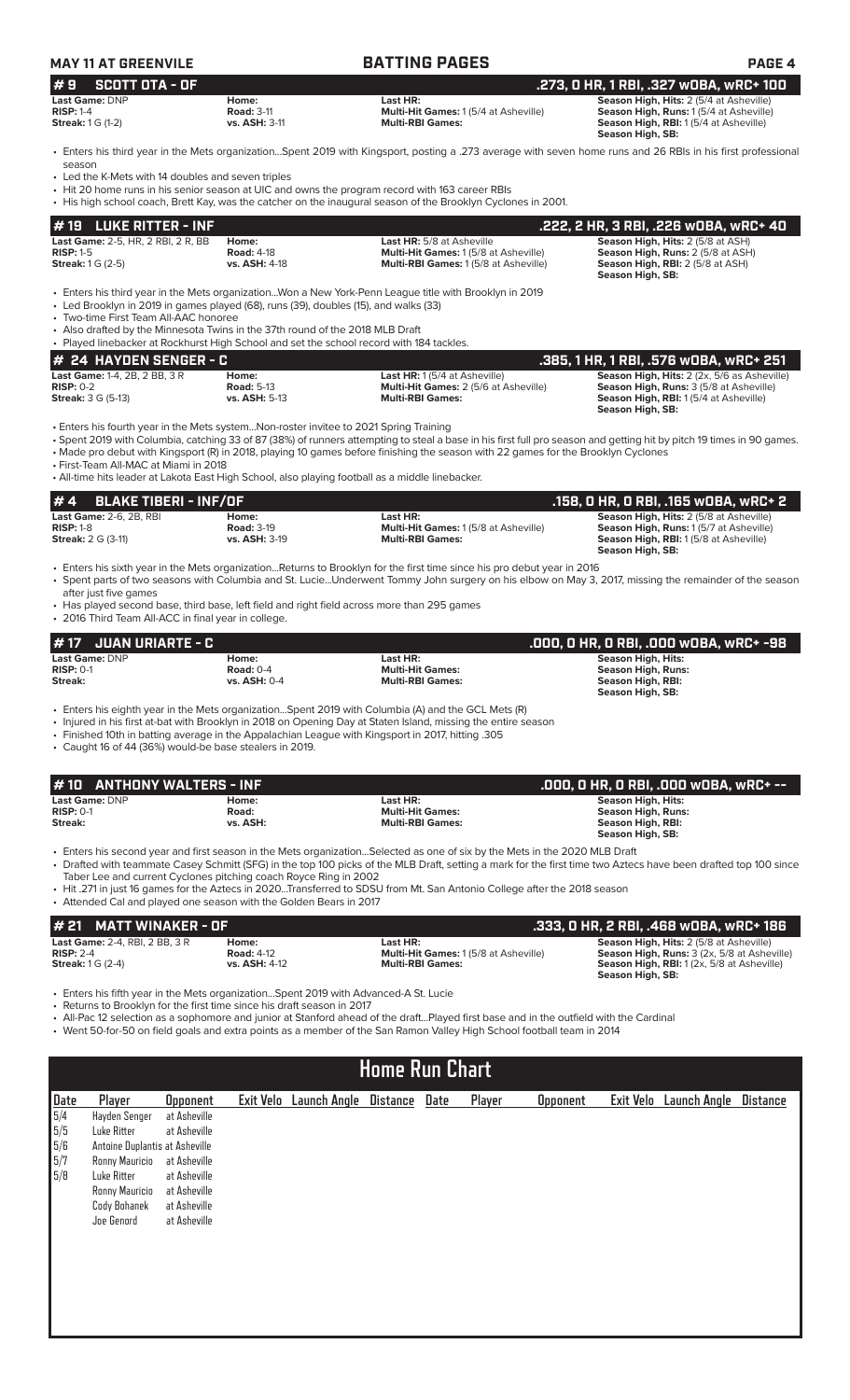## **MAY 11 AT GREENVILLE BULLPEN PAGE PAGE 5**

| #18                                         | <b>ANDREW EDWARDS - LHP</b>                                                                                                                                                                             |               | 13.50 K/9, 2.70 ERA, 0 SV  |            |                             | <b>LAST FIVE APPEARANCES</b> |                             |                               |                                   |                         |              |                |
|---------------------------------------------|---------------------------------------------------------------------------------------------------------------------------------------------------------------------------------------------------------|---------------|----------------------------|------------|-----------------------------|------------------------------|-----------------------------|-------------------------------|-----------------------------------|-------------------------|--------------|----------------|
| Last App: 5/8 at ASH                        | <b>Last Loss:</b>                                                                                                                                                                                       | SV/OP (Last): | Holds:                     |            |                             |                              | <b>ANDREW EDWARDS</b>       |                               |                                   |                         |              |                |
| Leadoff: 0-2                                | <b>Inherited Runners/Stranded: 2/2</b>                                                                                                                                                                  |               |                            | DATE       | OPP                         | <b>DEC</b>                   | IP                          | H.                            | R<br>ER                           | BB                      | К            | <b>HR</b>      |
|                                             | . Enters his third year in the Mets organizationStruck out the final batter in Game 3 of the 2019<br>NYPL Championship Series to win Brooklyn's first outright minor league baseball title in team his- |               |                            | 5/5<br>5/7 | @ASH<br>@ASH                |                              | 1.0<br>1.1                  | $\overline{2}$<br>$\mathbf 0$ | 1<br>$\mathbf{1}$<br>0<br>$\circ$ | $\mathbf{1}$<br>$\circ$ | 2<br>2       | 0<br>$\circ$   |
| tory                                        |                                                                                                                                                                                                         |               |                            | 5/8        | @ASH                        |                              | 1.0                         | $\circ$                       | $\mathsf O$<br>$\circ$            | $\mathbf{1}$            | $\mathbf{1}$ | $\circ$        |
|                                             | • Spent the entire 2019 season with the Cyclones, collecting three saves                                                                                                                                |               |                            |            |                             |                              |                             |                               |                                   |                         |              |                |
|                                             | • Went to New Mexico State for two seasons after pitching a pair of campaigns for Central Arizona.                                                                                                      |               |                            |            |                             |                              |                             | <b>DAN GOGGIN</b>             |                                   |                         |              |                |
| # 27                                        | DAN GOGGIN - RHP                                                                                                                                                                                        |               | 0.00 K/9, 0.00 ERA, 0 SV   | DATE       | OPP                         | <b>DEC</b>                   | IP                          | Н                             | R<br>ER.                          | BB                      | К            | HR             |
| Last App:<br>Leadoff:                       | <b>Last Loss:</b><br><b>Inherited Runners/Stranded:</b>                                                                                                                                                 | SV/OP (Last): | Holds:                     | $5/5*$     | JUP*                        |                              | 2.0                         | $\circ$                       | $\Omega$<br>$\Omega$              | $\Omega$                | 2            | $\Omega$       |
|                                             | • Received from St. Lucie roster on 5/8Had made one relief appearance.                                                                                                                                  |               |                            |            |                             |                              |                             |                               |                                   |                         |              |                |
|                                             | • Enters his third year in the Mets organizationWon 2019 New York-Penn League with Brooklyn.                                                                                                            |               |                            |            | *Pitched with St. Lucie (A) |                              |                             |                               |                                   |                         |              |                |
|                                             | • Spent the entire 2019 season with the Cyclones, collecting two saves                                                                                                                                  |               |                            |            |                             |                              |                             | JOSH HEJKA                    |                                   |                         |              |                |
|                                             | • Drafted in the 17th round of 2019 draft out of James Madison University                                                                                                                               |               |                            | DATE       | OPP                         | <b>DEC</b>                   | IP                          | Н                             | R<br>ER                           | BB                      | Κ            | HR             |
|                                             |                                                                                                                                                                                                         |               |                            | 5/5<br>5/8 | @ASH<br>@ASH                |                              | 2.1<br>1.1                  | 1<br>5                        | 1<br>1<br>$\overline{7}$<br>3     | $\mathbf{1}$<br>2       | 3<br>0       | 0<br>0         |
| #13                                         | <b>JOSH HEJKA - RHP</b>                                                                                                                                                                                 |               | 7.36 K/9, 9.82 ERA, 0 SV   |            |                             |                              |                             |                               |                                   |                         |              |                |
| Last App: 5/5 at ASH<br>Leadoff: 1-1        | <b>Last Loss:</b>                                                                                                                                                                                       | SV/OP (Last): | Holds:                     |            |                             |                              |                             |                               |                                   |                         |              |                |
|                                             | <b>Inherited Runners/Stranded: 2/0</b><br>. Enters his third year in the Mets organizationWon a 2019 NYPL title with Brooklyn, splitting time                                                           |               |                            |            |                             |                              |                             |                               |                                   |                         |              |                |
| with the Cyclones and Kingsport Mets        |                                                                                                                                                                                                         |               |                            | DATE       | <b>OPP</b>                  | <b>DEC</b>                   | <b>NICK MACDONALD</b><br>IP | H                             | R<br>ER                           | BB                      | Κ            | HR             |
|                                             | • Signed as a minor league free agent in mid-summer after pitching in six games with the Westside                                                                                                       |               |                            | 5/6        | @ASH                        |                              | 2.0                         | 5                             | 3<br>2                            | $\Omega$                | 2            | $\circ$        |
|                                             | Wolly Mammoths in the United Shore Baseball League                                                                                                                                                      |               |                            |            |                             |                              |                             |                               |                                   |                         |              |                |
|                                             | . Pitched all four years at Johns Hopkins, switching to submarine later in his career.                                                                                                                  |               |                            |            |                             |                              |                             |                               |                                   |                         |              |                |
| #11                                         | NICK MACDONALD - RHP                                                                                                                                                                                    |               | 9.0 K/9, 9.00 ERA, 0 SV    |            |                             |                              |                             |                               |                                   |                         |              |                |
| Last App: 5/6 at ASH                        | <b>Last Loss:</b>                                                                                                                                                                                       | SV/OP (Last): | Holds:                     | DATE       | OPP                         | <b>DEC</b>                   | <b>BRIAN METOYER</b><br>IP  | H                             | R<br>ER                           | BB                      | Κ            | HR             |
| Leadoff: 0-2                                | Inherited Runners/Stranded: 1/0                                                                                                                                                                         |               |                            | 5/6        | @ASH                        |                              | 2.2                         | $\mathbf{1}$                  | 1<br>$\Omega$                     |                         | 3            | $\Omega$       |
|                                             | • Enters his third year in the Mets organization<br>• Pitched across three levels in the system in 2019, including being a member of the 2019 New                                                       |               |                            |            |                             |                              |                             |                               |                                   |                         |              |                |
|                                             | York-Penn League championship team in Brooklyn                                                                                                                                                          |               |                            |            |                             |                              |                             |                               |                                   |                         |              |                |
|                                             | • Drafted after his junior season at Florida International                                                                                                                                              |               |                            |            |                             |                              |                             |                               |                                   |                         |              |                |
| #5                                          | <b>BRIAN METOYER - RHP</b>                                                                                                                                                                              |               | 10.21 K/9, 0.00 ERA, 0 SV  |            |                             |                              | <b>BRYCE MONTES DE OCA</b>  |                               |                                   |                         |              |                |
| Last App: 5/6 at ASH                        | <b>Last Loss:</b>                                                                                                                                                                                       | SV/OP (Last): | Holds:                     | 5/5        | DATE OPP<br>@ASH            | DEC                          | IP<br>1.0                   | н<br>0                        | R<br>ER<br>0<br>0                 | BB<br>$\mathbf{1}$      | K<br>0       | HR<br>$\circ$  |
| Leadoff: 1-1, BB                            | <b>Inherited Runners/Stranded: 2/1</b>                                                                                                                                                                  |               |                            | 5/8        | @ASH                        |                              | 1.0                         | $\Omega$                      | $\Omega$<br>$\Omega$              | $\Omega$                | $\mathbf{1}$ | $\circ$        |
|                                             | . Enters his fourth year in the Mets orgWon a New York Penn League title with Brooklyn in 2019                                                                                                          |               |                            |            |                             |                              |                             |                               |                                   |                         |              |                |
| <b>GCL Mets and Kingsport Mets</b>          | • Struck out 40 batters over 28.2 innings with BrooklynSpent his first professional season with                                                                                                         |               |                            |            |                             |                              |                             |                               |                                   |                         |              |                |
|                                             | • Joins Ronnie Robbins (30th, 1981 - Toronto) as the only two LSU-Alexandria Generals to be                                                                                                             |               |                            | DATE       | OPP                         | DEC.                         | IP                          | <b>ERIC ORZE</b><br>н         | R<br>ER                           | BB                      | K            | HR             |
| drafted by a MLB team in school history     |                                                                                                                                                                                                         |               |                            | 5/4        | @ASH                        |                              | 2.0                         | 2                             | 1<br>$\mathbf{1}$                 | 0                       | 3            | $\mathbf{1}$   |
|                                             | • Native of Natchitoches (NACK-ah-tish), the oldest city in Louisiana (est. 1714).                                                                                                                      |               |                            | 5/7        | @ASH                        |                              | 1.0                         | $\mathbf{1}$                  | $\mathbf{1}$<br>-1                | 2                       | 1            | $\circ$        |
| #43                                         | <b>BRYCE MONTES DE OCA - RHP</b>                                                                                                                                                                        |               | 4.50 K/9. 0.00 FRA. 0 SV   |            |                             |                              |                             |                               |                                   |                         |              |                |
| <b>Last App:</b> 5/8 at ASH<br>Leadoff: 0-1 | <b>Last Loss:</b><br><b>Inherited Runners/Stranded:</b>                                                                                                                                                 | SV/OP (Last): | Holds:                     |            |                             |                              | <b>MICHEL OTANEZ</b>        |                               |                                   |                         |              |                |
|                                             | • Enters his fourth year in the Mets orgHas not pitched as a professional due to injuries                                                                                                               |               |                            | DATE       | OPP                         | DEC                          | ΙP                          | н                             | R<br>ER.                          | BB                      | К            | HR             |
|                                             | • Underwent Tommy John surgery as a high school junior and missed 2016 after having ulnar                                                                                                               |               |                            | 5/6        | @ASH                        |                              | 1.0                         | 0<br>2                        | 0<br>0<br>3                       | 0<br>$\mathbf{1}$       | 3            | 0              |
| nerve transposition                         |                                                                                                                                                                                                         |               |                            | 5/8        | @ASH                        |                              | 0.2                         |                               | 3                                 |                         | $\circ$      | $\overline{1}$ |
|                                             | • Previously drafted by Washington in the 15th round of the 2017 MLB Draft and by the Chicago<br>White Sox in the 14th round of the 2015 MLB Draft.                                                     |               |                            |            |                             |                              |                             |                               |                                   |                         |              |                |
|                                             |                                                                                                                                                                                                         |               |                            |            |                             |                              |                             |                               |                                   |                         |              |                |
| #7                                          | <b>ERIC ORZE - RHP</b>                                                                                                                                                                                  |               | 12.00 K/9, 6.00 ERA, 0 SV  |            | DATE OPP                    | <b>DEC</b>                   | <b>MITCH RAGAN</b><br>IP    | н                             | R<br>ER                           | BB                      | K            | HR             |
| Last App: 5/7 at ASH                        | Last Loss:                                                                                                                                                                                              | SV/OP (Last): | Holds:                     | 5/4        | @ASH                        |                              | 2.0                         | 3                             | 1<br>-1                           | $\mathbf{1}$            | 4            | 1              |
| Leadoff: 1-3                                | <b>Inherited Runners/Stranded: 2/0</b>                                                                                                                                                                  |               |                            | 5/7        | @ASH                        |                              | 2.2                         | -1                            | 3<br>0                            | 2                       | 3            | 0              |
|                                             | • Enters his second year and first full season in the Mets organization                                                                                                                                 |               |                            |            |                             |                              |                             |                               |                                   |                         |              |                |
|                                             | • One of six draft picks by the Mets in the 2020 MLB Draftfinal selection for the club<br>• Two-time cancer survivor, beating testicular cancer and stage-zero melanoma                                 |               |                            |            |                             |                              | <b>ALLAN WINANS</b>         |                               |                                   |                         |              |                |
|                                             | • Struck out 29 batters over 19.2 innings with Univ. New Orleans in '20 as Saturday starter.                                                                                                            |               |                            | DATE       | OPP                         | <b>DEC</b>                   | IP                          | H R ER BB                     |                                   |                         | K            | HR             |
| #26                                         |                                                                                                                                                                                                         |               | 16.20 K/9, 16.20 ERA, 0 SV |            |                             |                              |                             |                               |                                   |                         |              |                |
| Last App: 5/6 at ASH                        | <b>MICHEL OTANEZ - RHP</b><br><b>Last Loss:</b>                                                                                                                                                         | SV/OP (Last): | Holds:                     |            |                             |                              |                             |                               |                                   |                         |              |                |
| Leadoff: 0-1                                | <b>Inherited Runners/Stranded: 3/0</b>                                                                                                                                                                  |               |                            |            |                             |                              |                             |                               |                                   |                         |              |                |
|                                             | • Enters his sixth year in the Mets orgNo. 26 prospect in the system according to MLB Pipeline                                                                                                          |               |                            |            |                             |                              |                             |                               |                                   |                         |              |                |
|                                             | • Returns to Brooklyn for the second assignment in a row                                                                                                                                                |               |                            |            |                             |                              |                             |                               |                                   |                         |              |                |
|                                             | . Pitched with the Cyclones and won an NYPL title in 2019 and also spent time with Kingsport .<br>Missed 2017 due to injuryStruck out 21 batters in 21.1 innings with the DSL Mets1 in 2016.            |               |                            |            |                             |                              |                             |                               |                                   |                         |              |                |
|                                             |                                                                                                                                                                                                         |               |                            |            |                             |                              |                             |                               |                                   |                         |              |                |
| #48                                         | <b>MITCH RAGAN - RHP</b>                                                                                                                                                                                |               | 13.50 K/9, 1.93 ERA, 0 SV  |            |                             |                              |                             |                               |                                   |                         |              |                |
| Last App: 5/7 at ASH<br>Leadoff: 2-3        | <b>Last Loss:</b><br><b>Inherited Runners/Stranded:</b>                                                                                                                                                 | SV/OP (Last): | Holds:                     |            |                             |                              |                             |                               |                                   |                         |              |                |
|                                             | Enters his third year in the Mets organizationWon a title with Brooklyn in 2019, earning the win                                                                                                        |               |                            |            |                             |                              |                             |                               |                                   |                         |              |                |
|                                             | in the championship-clinching game against Lowell                                                                                                                                                       |               |                            |            |                             |                              |                             |                               |                                   |                         |              |                |
|                                             | • Named a New York-Penn League All-Star with the Cyclones                                                                                                                                               |               |                            |            |                             |                              |                             |                               |                                   |                         |              |                |
| to a title                                  | • Named the 2019 Big East Pitcher of the Year with Creighton, sweeping the tournament en route                                                                                                          |               |                            |            |                             |                              |                             |                               |                                   |                         |              |                |

• Pitched at Creighton for two seasons...spent 2017 with Iowa West and 2016 with Wayne State.

| <b>#</b>              | ALLAN WINANS - RHP                                                                      |               | 0.00 K/9. 0.00 ERA. 0 SV |  |  |  |
|-----------------------|-----------------------------------------------------------------------------------------|---------------|--------------------------|--|--|--|
| Last App:<br>Leadoff: | Last Loss:<br><b>Inherited Runners/Stranded:</b>                                        | SV/OP (Last): | Holds:                   |  |  |  |
|                       | • Enters his fourth year in the Mets organizationCalled up on 5/11 from extended spring |               |                          |  |  |  |

• Made 30 appearances, saving 11 of 13 games for the Columbia Fireflies (A) in 2019

• Mets 17th round draft selection in 2018 from Campbell University in Buies Creek, NC.

|                |                | <b>Number of Pitches Thrown</b> |  |           |      |      |      |
|----------------|----------------|---------------------------------|--|-----------|------|------|------|
| <b>Pitcher</b> | Days Rest 5/11 |                                 |  | 5/12 5/13 | 5/14 | 5/15 | 5/16 |
| Edwards        | 2              |                                 |  |           |      |      |      |
| Goggin         | 5              |                                 |  |           |      |      |      |
| Hejka          | $\overline{2}$ |                                 |  |           |      |      |      |
| MacDonald      | 4              | --                              |  |           |      |      |      |
| Metoyer        | $\overline{4}$ |                                 |  |           | --   |      |      |
| Montes de Oca  | 2              |                                 |  |           |      |      |      |
| Orze           | 3              |                                 |  |           |      |      |      |
| Otanez         | $\overline{2}$ |                                 |  |           |      |      |      |
| Ragan          | 3              |                                 |  |           |      |      |      |
| Winans         | 5              |                                 |  |           |      |      |      |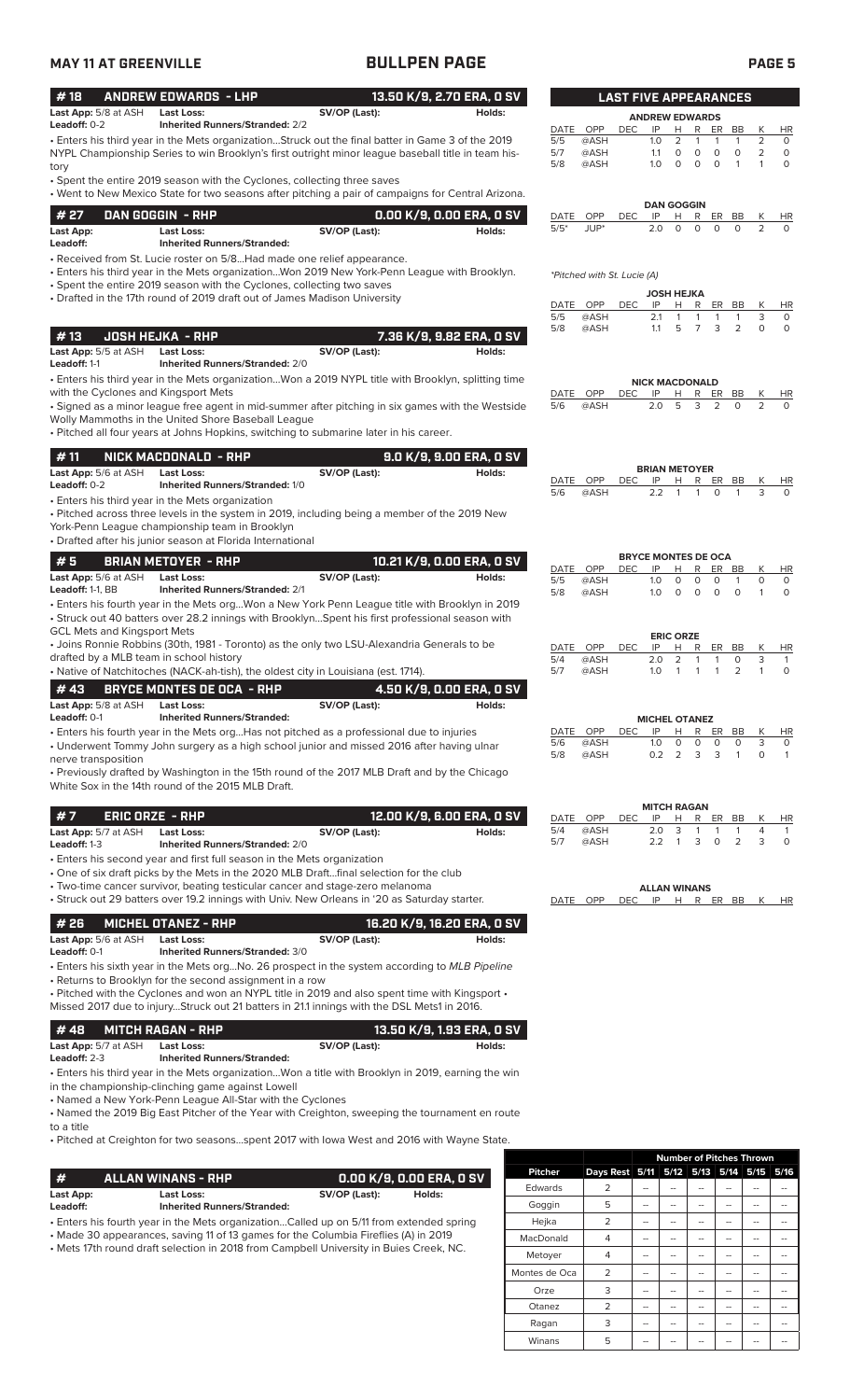## **MAY 11 AT GREENVILLE HIGH/LOW & CHARTS PAGE 6**

|                                                                            | INDIVIDUAL BATTING HIGHS |
|----------------------------------------------------------------------------|--------------------------|
|                                                                            |                          |
| Most Runs, Game 3 (3x, last: Senger, Genord, Winaker 5/8 at Asheville)     |                          |
|                                                                            |                          |
|                                                                            |                          |
|                                                                            |                          |
|                                                                            |                          |
|                                                                            |                          |
| Most Home Runs, Game1 (eight players, last: four players 5/8 at Asheville) |                          |
| Home Runs, Consecutive Games  Two games (Ronny Mauricio, 5/7-present)      |                          |
|                                                                            |                          |
|                                                                            |                          |
|                                                                            |                          |
|                                                                            |                          |
|                                                                            |                          |
|                                                                            |                          |
|                                                                            |                          |
|                                                                            |                          |
|                                                                            |                          |
| <b>TEAM BATTING HIGHS</b>                                                  |                          |
|                                                                            |                          |
|                                                                            |                          |
|                                                                            |                          |
|                                                                            |                          |
|                                                                            |                          |
|                                                                            |                          |
|                                                                            |                          |
|                                                                            |                          |
|                                                                            |                          |
|                                                                            |                          |
|                                                                            |                          |
|                                                                            |                          |
|                                                                            |                          |
|                                                                            |                          |
|                                                                            |                          |
|                                                                            |                          |
|                                                                            |                          |
|                                                                            |                          |

LOB, Nine Innings .......................................................................................... 13 (5/5 at Asheville) LOB, Extra Innings............................................................................................................................... Most Double Plays Hit into, Game................................................ 1 (2x, last: 5/5 at Asheville)

### **FIELDING**

Most Errors, Team, Game...............................................................................6 (5/7 at Asheville) Most Errors, Individual, Game............................. 2 (Baty, Mauricio, Tiberi, 5/7 at Asheville) Most Double Plays Turned, Nine-Inning Game......................... 1 (2x, last: 5/8 at Asheville) Consecutive Errorless Games, Team.............................................................................................

|                                                                        | <b>NAME</b><br><b>TOTAL</b> | (LAST)     | Leading After 6         |
|------------------------------------------------------------------------|-----------------------------|------------|-------------------------|
| <b>STARTERS BY POSITION</b>                                            | <b>Duplantis</b><br>1       | 5/5 at ASH | Tied After 6            |
| $C-$ Senger (3), Uriarte (1), Mena (1)                                 | 1<br>Winaker                | 5/6 at ASH | Trailing After 6        |
|                                                                        |                             |            | Leading After 7         |
| 1B- Genord (4), Bohanek (1)                                            |                             |            | Tied After 7            |
|                                                                        |                             |            | Trailing After 7        |
| 2B- Ritter (3), Walters (1), Tiberi (1)                                |                             |            | Leading After 8         |
|                                                                        |                             |            | Tied After 8            |
| 3B- Baty (3), Tiberi (2)                                               |                             |            | Trailing After 8        |
|                                                                        |                             |            | Out Hit Opponent        |
| SS- Mauricio (3), Bohanek (2)                                          | <b>UNIFORM RECORDS</b>      |            | Get Out Hit             |
|                                                                        |                             |            | Equal in Hits           |
| LF- Duplantis (4), Winaker (1)                                         | <b>Home White</b>           | $0-0$      | <b>Quality Start </b>   |
|                                                                        |                             |            | Non Quality Start       |
| CF- Ota (2), Molina (2), Mangum (1)                                    | <b>Road Gray</b>            | $1-3$      |                         |
|                                                                        |                             |            | One-Run Games           |
| <b>RF-</b> Winaker (3), Molina (1), Ota (1)                            |                             |            | Two-Run Games           |
|                                                                        |                             |            | Score 4 or More Runs    |
| <b>DH-</b> Mauricio (1), Bohanek (1), Tiberi (1), Baty (1), Mangum (1) |                             |            | Hit a Home Run          |
|                                                                        |                             |            | Hit 2+ Home Runs        |
|                                                                        |                             |            | Do Not Allow a Home Run |
| <b>STARTERS BY BATTING ORDER</b>                                       |                             |            | Hit More Home Runs      |
| 1st - Duplantis (4), Mangum (1)                                        |                             |            | Opponent Hits More HRs  |
|                                                                        |                             |            | Starter Goes 6.0 +      |
| 2nd - Bohanek (4), Winaker (1)                                         |                             |            | Starter Goes 7.0 +      |
|                                                                        |                             |            | Starter Goes 8.0 +      |
| 3rd - Mauricio (4), Baty (1)                                           |                             |            |                         |
|                                                                        |                             |            |                         |
| <b>4th-</b> Baty (3), Ritter (2)                                       |                             |            | Day Games               |
|                                                                        |                             |            | Night Games             |
| 5th- Ota (2), Senger (2), Ritter (1)                                   |                             |            | Scoring First           |
|                                                                        |                             |            | Opponent Scores First   |
| 6th- Winaker (2), Ota (1), Tiberi (1), Genord (1)                      |                             |            |                         |
|                                                                        |                             |            |                         |
| 7th- Genord (3), Winaker (1), Tiberi (1)                               |                             |            | Series at Home          |
|                                                                        |                             |            | Series on Road          |
| 8th- Tiberi (2), Senger (1), Uriarte (1), Mena (1)                     |                             |            | Overall Series          |
|                                                                        |                             |            | First Game of Series    |
|                                                                        |                             |            | Rubber Game of Series   |
| 9th- Molina (3), Walters (1), Mangum (1)                               |                             |            | Last Game of Series     |
|                                                                        |                             |            | Carios Cursons          |

**Name Umpire Date EJECTIONS**

|         | <b>CATCHERS STEALING</b> |                      |     |            |             | <b>MULTI-RUN INNINGS</b> |                 |
|---------|--------------------------|----------------------|-----|------------|-------------|--------------------------|-----------------|
| Name    |                          | СS                   | АТТ | <b>PCT</b> | <b>Runs</b> | Times                    | Last            |
| Mena    |                          |                      | O   | 0%         |             |                          | 9th, 5/8 at ASH |
| Senger  |                          |                      |     | 0%         |             | 8                        | 8th, 5/8 at ASH |
| Uriarte |                          | $\scriptstyle\prime$ |     | 0%         |             |                          |                 |
| Team    |                          |                      |     | 0%         |             |                          |                 |

|                  |     | 2 | я | 4              | Я | 6            | 7 | -8 | 9 | $10+$ | <b>TOTALS</b> |
|------------------|-----|---|---|----------------|---|--------------|---|----|---|-------|---------------|
| <b>OPPONENTS</b> | 79. | з | 6 | $\overline{7}$ | 2 | $\mathbf{3}$ | з | 11 | 0 | 0     | 44            |
| <b>BKLYN</b>     |     |   |   | з              | з | 2            | з |    | 3 | 0     | 36            |

| INDIVIDUAL PITCHING HIGHS                                                     |
|-------------------------------------------------------------------------------|
|                                                                               |
|                                                                               |
| Most Home Runs Allowed, Game 2 (2x, last: Jaison Vilera, 5/7 at Asheville)    |
| Most Strikeouts, Game, Starter 8 (2x, last: Alec Kisena, 5/8 at Asheville)    |
|                                                                               |
|                                                                               |
|                                                                               |
|                                                                               |
|                                                                               |
| Most Innings Pitched, Reliever  2.2 (2x, last: Mitch Ragan, 5/7 at Asheville) |
| Most Consecutive Scoreless Inn., Starter5 (Josh Walker, 5/4 at Asheville)     |
|                                                                               |
|                                                                               |

| <b>TEAM PITCHING HIGHS</b> |  |
|----------------------------|--|
|                            |  |
|                            |  |
|                            |  |
|                            |  |
|                            |  |
|                            |  |
|                            |  |
|                            |  |
|                            |  |
|                            |  |
|                            |  |
|                            |  |
|                            |  |
|                            |  |
|                            |  |
|                            |  |

|                      | <b>TEAM MISCELLANEOUS</b> |
|----------------------|---------------------------|
|                      |                           |
|                      |                           |
|                      |                           |
|                      |                           |
|                      |                           |
|                      |                           |
|                      |                           |
|                      |                           |
|                      |                           |
|                      |                           |
|                      |                           |
|                      |                           |
|                      |                           |
| OUTFIELD ASSISTS [2] | RECORD BREAKDOWN          |

| .                     |                           |  |
|-----------------------|---------------------------|--|
| 2)                    | RECORD BREAKDOWN          |  |
| (LAST)                |                           |  |
| 5 at ASH<br>'6 at ASH |                           |  |
|                       |                           |  |
|                       |                           |  |
|                       |                           |  |
|                       |                           |  |
|                       |                           |  |
|                       |                           |  |
|                       |                           |  |
|                       |                           |  |
|                       |                           |  |
|                       |                           |  |
| $0 - 0$               |                           |  |
|                       |                           |  |
| $1 - 3$               |                           |  |
|                       |                           |  |
|                       |                           |  |
|                       |                           |  |
|                       |                           |  |
|                       |                           |  |
|                       |                           |  |
|                       | Hit More Home Runs  1-1   |  |
|                       | Opponent Hits More HRs1-2 |  |
|                       |                           |  |
|                       |                           |  |
|                       |                           |  |
|                       |                           |  |
|                       |                           |  |
|                       |                           |  |
|                       |                           |  |
|                       |                           |  |
|                       |                           |  |
|                       |                           |  |
|                       |                           |  |
|                       |                           |  |
|                       |                           |  |
|                       |                           |  |
|                       |                           |  |
|                       |                           |  |
|                       |                           |  |
|                       |                           |  |
|                       |                           |  |
|                       |                           |  |
|                       |                           |  |
|                       |                           |  |

| <b>MISC. WINS</b> |  |  |  |
|-------------------|--|--|--|
|                   |  |  |  |
|                   |  |  |  |
|                   |  |  |  |

vs. RHP Starters ..........................................1-3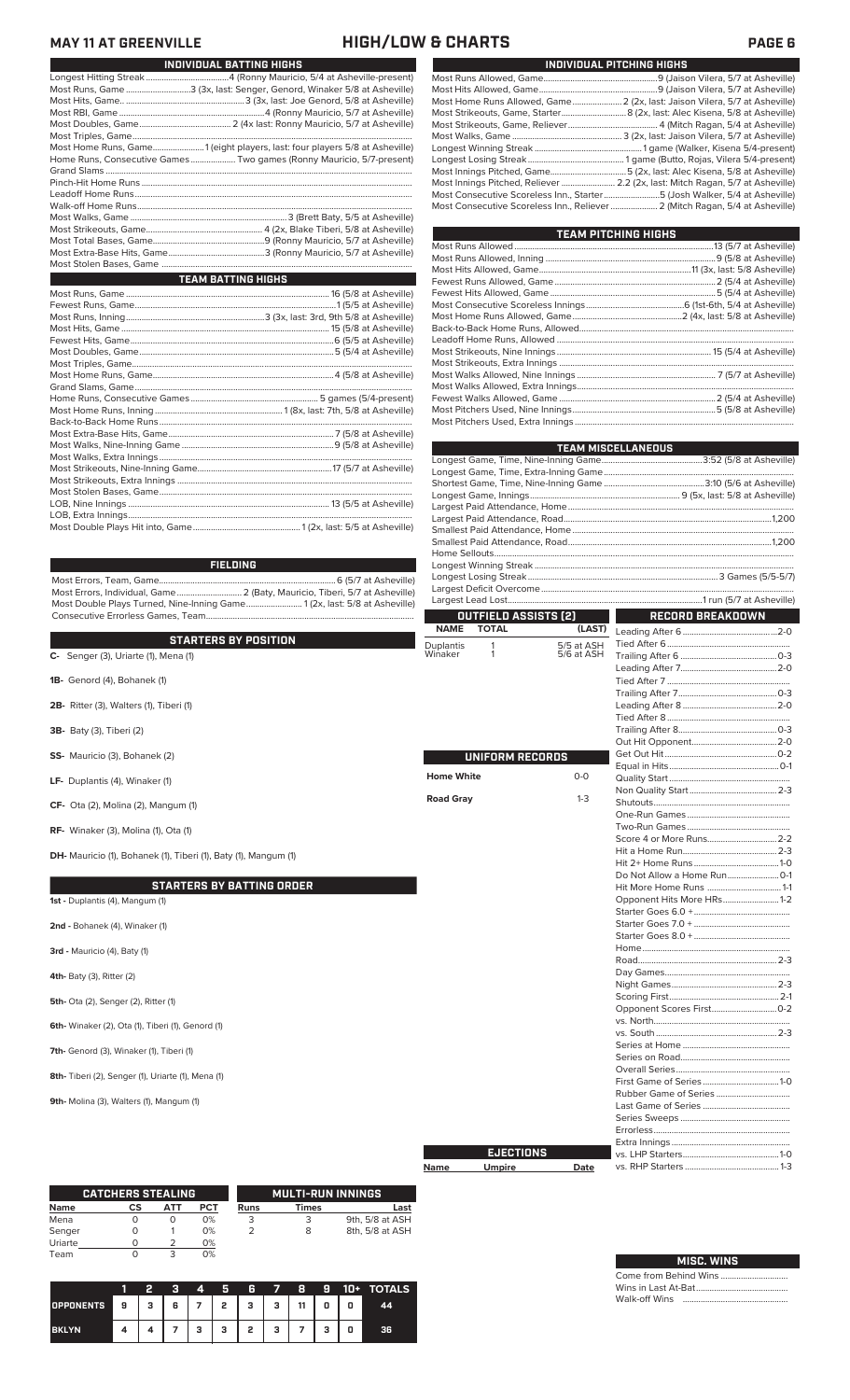## **MAY 11 AT GREENVILLE GAME BY GAME RESULTS**

|--|--|--|

|             |                |                      |                |          |         |                   |       | <b>GAME-BY-GAME RESULTS</b>                |                        |             |             |                   |
|-------------|----------------|----------------------|----------------|----------|---------|-------------------|-------|--------------------------------------------|------------------------|-------------|-------------|-------------------|
| <b>DATE</b> | GM#            | <b>OPPONENT</b>      | W-L/TIME SCORE |          | RECORD  | POSITION          | GA/GB | <b>WINNING PITCHER</b>                     | <b>LOSING PITCHER</b>  | <b>SAVE</b> | <b>TIME</b> | <b>ATTENDANCE</b> |
| 5/4         | $\mathbf{1}$   | at Asheville         | W              | $8 - 2$  | $1-0$   | T1st              | $+1$  | Josh Walker (1-0)                          | Blair Henley (0-1)     |             | 3:16        | 1,200             |
| 5/5         | $\overline{c}$ | at Asheville         | L              | $6-1$    | $1 - 1$ | T <sub>2</sub> nd | $-1$  | Chandler Casey (1-0)                       | Jose Butto (1-0)       |             | 3:26        | 1,200             |
| 5/6         | 3              | at Asheville         | L              | $11 - 4$ | $1 - 2$ | T3rd              | $-2$  | Matt Ruppenthal (1-0)                      | Oscar Rojas (0-1)      |             | 3:10        | 1,200             |
| 5/7         | 4              | at Asheville         | L              | $13 - 7$ | $1-3$   | T3rd              | $-3$  | R.J. Freure (1-0)                          | Jaison Vilera (0-1)    |             | 3:44        | 1,200             |
| 5/8         | 5              | at Asheville         | W              | $16-12$  | $2 - 3$ | T3rd              | $-3$  | Alec Kisena (1-0)                          | Juan Pablo Lopez (1-0) |             | 3:52        | 1,200             |
| 5/9         | 6              | at Asheville         |                |          |         |                   |       | Cancelled due to non-COVID-related illness |                        |             |             |                   |
| 5/10        |                | OFF DAY              |                |          |         |                   |       |                                            |                        |             |             |                   |
| 5/11        | $\overline{7}$ | at Greenville        | 7:05 p.m.      |          |         |                   |       |                                            |                        |             |             |                   |
| 5/12        | 8              | at Greenville        | 7:05 p.m.      |          |         |                   |       |                                            |                        |             |             |                   |
| 5/13        | 9              | at Greenville        | 7:05 p.m.      |          |         |                   |       |                                            |                        |             |             |                   |
|             |                |                      |                |          |         |                   |       |                                            |                        |             |             |                   |
| 5/14        | 10             | at Greenville        | 7:05 p.m.      |          |         |                   |       |                                            |                        |             |             |                   |
| 5/15        | 11             | at Greenville        | 7:05 p.m.      |          |         |                   |       |                                            |                        |             |             |                   |
| 5/16        | 12             | at Greenville        | 3:05 p.m.      |          |         |                   |       |                                            |                        |             |             |                   |
| 5/17        |                | OFF DAY              |                |          |         |                   |       |                                            |                        |             |             |                   |
| 5/18        | 13             | <b>Hudson Valley</b> | 6:30 p.m.      |          |         |                   |       |                                            |                        |             |             |                   |
| 5/19        | 14             | <b>Hudson Valley</b> | 6:30 p.m.      |          |         |                   |       |                                            |                        |             |             |                   |
| 5/20        | 15             | <b>Hudson Valley</b> | 6:30 p.m.      |          |         |                   |       |                                            |                        |             |             |                   |
| 5/21        | 16             | <b>Hudson Valley</b> | 7:00 p.m.      |          |         |                   |       |                                            |                        |             |             |                   |
| 5/22        | 17             | <b>Hudson Valley</b> | 4:00 p.m.      |          |         |                   |       |                                            |                        |             |             |                   |
| 5/23        | 18             | <b>Hudson Valley</b> | 1:00 p.m.      |          |         |                   |       |                                            |                        |             |             |                   |
| 5/24        |                | OFF DAY              |                |          |         |                   |       |                                            |                        |             |             |                   |
| 5/25        | 19             | Aberdeen             | 6:30 p.m.      |          |         |                   |       |                                            |                        |             |             |                   |
| 5/26        | 20             | Aberdeen             | 6:30 p.m.      |          |         |                   |       |                                            |                        |             |             |                   |
| 5/27        | 21             | Aberdeen             | 6:30 p.m.      |          |         |                   |       |                                            |                        |             |             |                   |
| 5/28        | 22             | Aberdeen             | 7:00 p.m.      |          |         |                   |       |                                            |                        |             |             |                   |
| 5/29        | 23             | Aberdeen             | 4:00 p.m.      |          |         |                   |       |                                            |                        |             |             |                   |
| 5/30        | 24             | Aberdeen             | 1:00 p.m.      |          |         |                   |       |                                            |                        |             |             |                   |
| 5/31        |                | OFF DAY              |                |          |         |                   |       |                                            |                        |             |             |                   |
|             |                |                      |                |          |         |                   |       | MAY [2-3]                                  |                        |             |             |                   |
| 6/1         | 25             | at Jersey Shore      | 7:05 p.m.      |          |         |                   |       |                                            |                        |             |             |                   |
| 6/2         | 26             | at Jersey Shore      | 7:05 p.m.      |          |         |                   |       |                                            |                        |             |             |                   |
| 6/3         | 27             | at Jersey Shore      | 7:05 p.m.      |          |         |                   |       |                                            |                        |             |             |                   |
| 6/4         | 28             | at Jersey Shore      | 7:05 p.m.      |          |         |                   |       |                                            |                        |             |             |                   |
| 6/5         | 29             | at Jersey Shore      | 7:05 p.m.      |          |         |                   |       |                                            |                        |             |             |                   |
| 6/6         | 30             | at Jersey Shore      | 1:05 p.m.      |          |         |                   |       |                                            |                        |             |             |                   |
| 6/7         |                | OFF DAY              |                |          |         |                   |       |                                            |                        |             |             |                   |
| 6/8         | 31             | <b>Hudson Valley</b> | 6:30 p.m.      |          |         |                   |       |                                            |                        |             |             |                   |
| 6/9         | 32             | <b>Hudson Valley</b> | 6:30 p.m.      |          |         |                   |       |                                            |                        |             |             |                   |
| 6/10        | 33             | <b>Hudson Valley</b> | 6:30 p.m.      |          |         |                   |       |                                            |                        |             |             |                   |
| 6/11        | 34             | <b>Hudson Valley</b> | 7:00 p.m.      |          |         |                   |       |                                            |                        |             |             |                   |
| 6/12        | 35             | <b>Hudson Valley</b> | 4:00 p.m.      |          |         |                   |       |                                            |                        |             |             |                   |
| 6/13        | 36             | <b>Hudson Valley</b> | 1:00 p.m.      |          |         |                   |       |                                            |                        |             |             |                   |
| 6/14        |                | OFF DAY              |                |          |         |                   |       |                                            |                        |             |             |                   |
| 6/15        | 37             | at Wilmington        | 7:05 p.m.      |          |         |                   |       |                                            |                        |             |             |                   |
| 6/16        | 38             | at Wilmington        | 7:05 p.m.      |          |         |                   |       |                                            |                        |             |             |                   |
| 6/17        | 39             | at Wilmington        | 7:05 p.m.      |          |         |                   |       |                                            |                        |             |             |                   |
| 6/18        | 40             | at Wilmington        | 7:05 p.m.      |          |         |                   |       |                                            |                        |             |             |                   |
| 6/19        | 41             | at Wilmington        | 6:05 p.m.      |          |         |                   |       |                                            |                        |             |             |                   |
| 6/20        | 42             | at Wilmington        | 1:05 p.m.      |          |         |                   |       |                                            |                        |             |             |                   |
| 6/21        |                | OFF DAY              |                |          |         |                   |       |                                            |                        |             |             |                   |
| 6/22        | 43             | <b>Jersey Shore</b>  | 6:30 p.m.      |          |         |                   |       |                                            |                        |             |             |                   |
| 6/23        | 44             | <b>Jersey Shore</b>  | 6:30 p.m.      |          |         |                   |       |                                            |                        |             |             |                   |
| 6/24        | 45             | <b>Jersey Shore</b>  | 6:30 p.m.      |          |         |                   |       |                                            |                        |             |             |                   |
| 6/25        | 46             | <b>Jersey Shore</b>  | 7:00 p.m.      |          |         |                   |       |                                            |                        |             |             |                   |
| 6/26        | 47             | <b>Jersey Shore</b>  | 6:00 p.m.      |          |         |                   |       |                                            |                        |             |             |                   |
| 6/27        | 48             | <b>Jersey Shore</b>  | 4:00 p.m.      |          |         |                   |       |                                            |                        |             |             |                   |
| 6/28        |                | OFF DAY              |                |          |         |                   |       |                                            |                        |             |             |                   |
| 6/29        | 49             | at Aberdeen          | 7:05 p.m.      |          |         |                   |       |                                            |                        |             |             |                   |
| 6/30        | 50             | at Aberdeen          | 7:05 p.m.      |          |         |                   |       |                                            |                        |             |             |                   |
|             |                |                      |                |          |         |                   |       | <b>JUNE (0-0)</b>                          |                        |             |             |                   |
| 7/1         | 51             | at Aberdeen          | 7:05 p.m.      |          |         |                   |       |                                            |                        |             |             |                   |
| 7/2         | 52             | at Aberdeen          | 7:05 p.m.      |          |         |                   |       |                                            |                        |             |             |                   |
| 7/3         | 53             | at Aberdeen          | 6:05 pm.       |          |         |                   |       |                                            |                        |             |             |                   |
| 7/4         | 54             | at Aberdeen          | 2:05 p.m.      |          |         |                   |       |                                            |                        |             |             |                   |
| 7/5         |                | OFF DAY              |                |          |         |                   |       |                                            |                        |             |             |                   |
| 7/6         | 55             | at Hudson Valley     | 7:05 p.m.      |          |         |                   |       |                                            |                        |             |             |                   |
| 7/7         | 56             | at Hudson Valley     | 7:05 p.m.      |          |         |                   |       |                                            |                        |             |             |                   |
| 7/8         | 57             | at Hudson Valley     | 7:05 p.m.      |          |         |                   |       |                                            |                        |             |             |                   |
| 7/9         | 58             | at Hudson Valley     | 7:05 p.m.      |          |         |                   |       |                                            |                        |             |             |                   |
| 7/10        | 59             | at Hudson Valley     | 6:05 p.m.      |          |         |                   |       |                                            |                        |             |             |                   |
| 7/11        | 60             | at Hudson Valley     | 4:35 p.m.      |          |         |                   |       |                                            |                        |             |             |                   |
|             |                |                      |                |          |         |                   |       |                                            |                        |             |             |                   |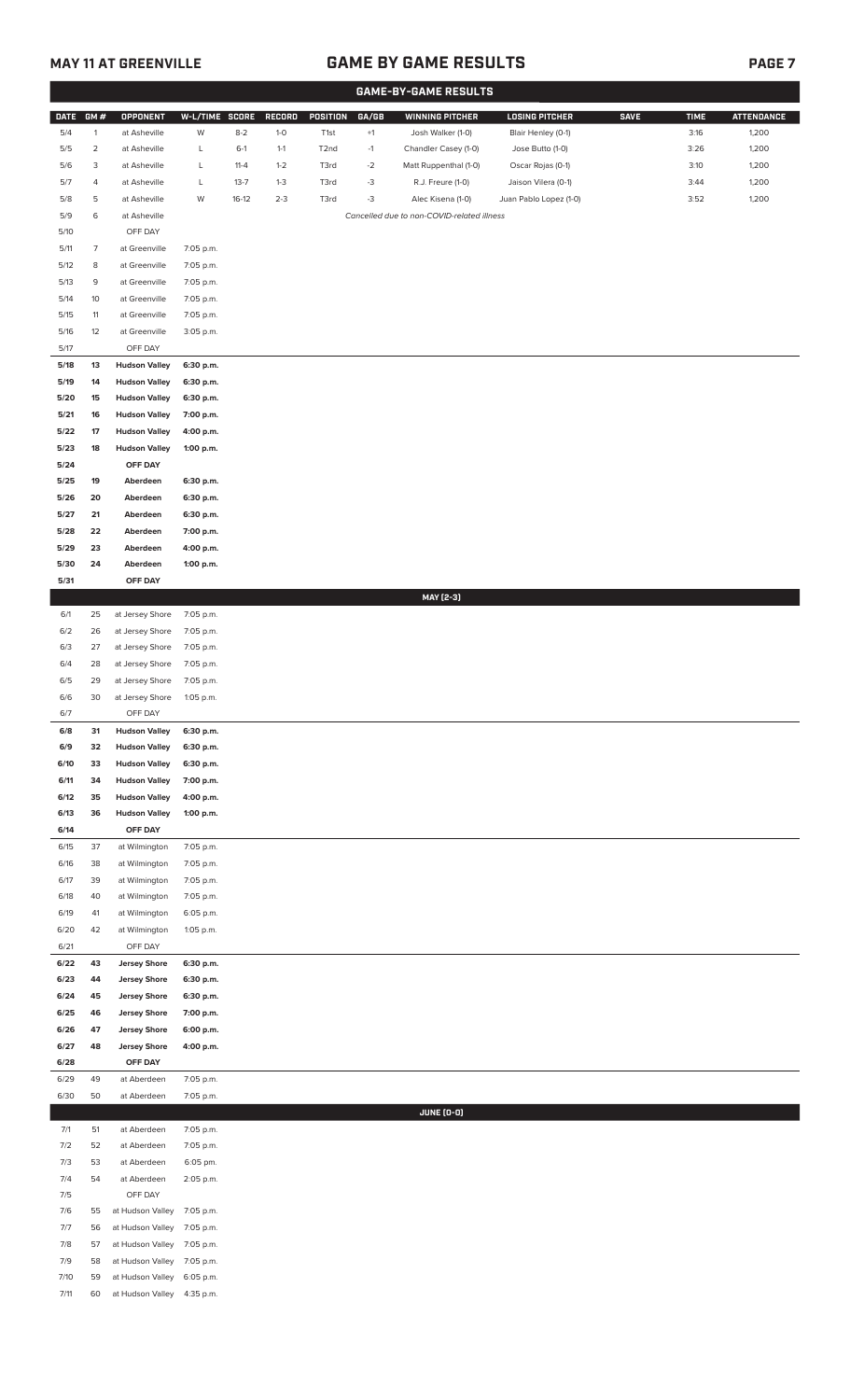## **MAY 11 AT GREENVILLE GAME-BY-GAME PAGE 8**

| <b>DATE</b> | GM# | OPPONENT                   | W-L/TIME SCORE | GA/GB<br>RECORD<br>POSITION | <b>WINNING PITCHER</b> | <b>LOSING PITCHER</b> | <b>SAVE</b> | <b>TIME</b> | <b>ATTENDANCE</b> |
|-------------|-----|----------------------------|----------------|-----------------------------|------------------------|-----------------------|-------------|-------------|-------------------|
| 7/12        |     | OFF DAY                    |                |                             |                        |                       |             |             |                   |
| 7/13        | 61  | <b>Jersey Shore</b>        | 6:30 p.m.      |                             |                        |                       |             |             |                   |
| 7/14        | 62  | <b>Jersey Shore</b>        | 6:30 p.m.      |                             |                        |                       |             |             |                   |
| 7/15        | 63  | <b>Jersey Shore</b>        | 6:30 p.m.      |                             |                        |                       |             |             |                   |
| 7/16        | 64  | <b>Jersey Shore</b>        | 7:00 p.m.      |                             |                        |                       |             |             |                   |
| 7/17        | 65  | <b>Jersey Shore</b>        | 6:00 p.m.      |                             |                        |                       |             |             |                   |
| 7/18        | 66  | <b>Jersey Shore</b>        | 4:00 p.m.      |                             |                        |                       |             |             |                   |
| 7/19        |     | OFF DAY                    |                |                             |                        |                       |             |             |                   |
| 7/20        | 67  | Wilmington                 | 6:30 p.m.      |                             |                        |                       |             |             |                   |
| 7/21        | 68  | Wilmington                 | 6:30 p.m.      |                             |                        |                       |             |             |                   |
| 7/22        | 69  | Wilmington                 | 6:30 p.m.      |                             |                        |                       |             |             |                   |
| 7/23        | 70  | Wilmington                 | 7:00 p.m.      |                             |                        |                       |             |             |                   |
| 7/24        | 71  | Wilmington                 | 6:00 p.m.      |                             |                        |                       |             |             |                   |
| 7/25        | 72  | Wilmington                 | 4:00 p.m.      |                             |                        |                       |             |             |                   |
| 7/26        |     | OFF DAY                    |                |                             |                        |                       |             |             |                   |
| 7/27        | 73  | at Jersey Shore            | 7:05 p.m.      |                             |                        |                       |             |             |                   |
| 7/28        | 74  | at Jersey Shore            | 7:05 p.m.      |                             |                        |                       |             |             |                   |
| 7/29        | 75  | at Jersey Shore            | 7:05 p.m.      |                             |                        |                       |             |             |                   |
| $7/30$      | 76  | at Jersey Shore            | 7:05 p.m.      |                             |                        |                       |             |             |                   |
| 7/31        | 77  | at Jersey Shore            | 7:05 p.m.      |                             |                        |                       |             |             |                   |
|             |     |                            |                |                             | JULY (0-0)             |                       |             |             |                   |
| 8/1         | 78  | at Jersey Shore            | 1:05 p.m.      |                             |                        |                       |             |             |                   |
| 8/2         |     | OFF DAY                    |                |                             |                        |                       |             |             |                   |
|             |     |                            |                |                             |                        |                       |             |             |                   |
| 8/3         | 79  | <b>Hudson Valley</b>       | 6:30 p.m.      |                             |                        |                       |             |             |                   |
| 8/4         | 80  | <b>Hudson Valley</b>       | 6:30 p.m.      |                             |                        |                       |             |             |                   |
| 8/5         | 81  | <b>Hudson Valley</b>       | 6:30 p.m.      |                             |                        |                       |             |             |                   |
| 8/6         | 82  | <b>Hudson Valley</b>       | 7:00 p.m.      |                             |                        |                       |             |             |                   |
| 8/7         | 83  | <b>Hudson Valley</b>       | 6:00 p.m.      |                             |                        |                       |             |             |                   |
| 8/8         | 84  | <b>Hudson Valley</b>       | 4:00 p.m.      |                             |                        |                       |             |             |                   |
| 8/9         |     | OFF DAY                    |                |                             |                        |                       |             |             |                   |
| 8/10        | 85  | at Wilmington              | 7:05 p.m.      |                             |                        |                       |             |             |                   |
| 8/11        | 86  | at Wilmington              | 7:05 p.m.      |                             |                        |                       |             |             |                   |
| 8/12        | 87  | at Wilmington              | 7:05 p.m.      |                             |                        |                       |             |             |                   |
| 8/13        | 88  | at Wilmington              | 7:05 p.m.      |                             |                        |                       |             |             |                   |
| 8/14        | 89  | at Wilmington              | 6:05 p.m.      |                             |                        |                       |             |             |                   |
| 8/15        | 90  | at Wilmington              | 1:05 p.m.      |                             |                        |                       |             |             |                   |
| 8/16        |     | OFF DAY                    |                |                             |                        |                       |             |             |                   |
| 8/17        | 91  | at Hudson Valley 7:05 p.m. |                |                             |                        |                       |             |             |                   |
| 8/18        | 92  | at Hudson Valley           | 7:05 p.m.      |                             |                        |                       |             |             |                   |
| 8/19        | 93  | at Hudson Valley           | 7:05 p.m.      |                             |                        |                       |             |             |                   |
| 8/20        | 94  | at Hudson Valley           | 7:05 p.m.      |                             |                        |                       |             |             |                   |
| 8/21        | 95  | at Hudson Valley           | 6:05 p.m.      |                             |                        |                       |             |             |                   |
| 8/22        | 96  | at Hudson Valley           | 4:35 p.m.      |                             |                        |                       |             |             |                   |
| 8/23        |     | OFF DAY                    |                |                             |                        |                       |             |             |                   |
| 8/24        | 97  | Aberdeen                   | 6:30 p.m.      |                             |                        |                       |             |             |                   |
| 8/25        | 98  | Aberdeen                   | 6:30 p.m.      |                             |                        |                       |             |             |                   |
| 8/26        | 99  | Aberdeen                   | 6:30 p.m.      |                             |                        |                       |             |             |                   |
| 8/27        | 100 | Aberdeen                   | 7:00 p.m.      |                             |                        |                       |             |             |                   |
| 8/28        | 101 | Aberdeen                   | 6:00 p.m.      |                             |                        |                       |             |             |                   |
| 8/29        | 102 | Aberdeen                   | 4:00 p.m.      |                             |                        |                       |             |             |                   |
| 8/30        |     | OFF DAY                    |                |                             |                        |                       |             |             |                   |
| 8/31        | 103 | Wilmington                 | 6:30 p.m.      |                             |                        |                       |             |             |                   |
|             |     |                            |                |                             | AUGUST (0-0)           |                       |             |             |                   |
| 9/1         | 104 | Wilmington                 | 6:30 p.m.      |                             |                        |                       |             |             |                   |
| 9/2         | 105 | Wilmington                 | 6:30 p.m.      |                             |                        |                       |             |             |                   |
| 9/3         | 106 | Wilmington                 | 7:00 p.m.      |                             |                        |                       |             |             |                   |
| 9/4         | 107 | Wilmington                 | 6:00 p.m.      |                             |                        |                       |             |             |                   |
| 9/5         | 108 | Wilmington                 | 4:00 p.m.      |                             |                        |                       |             |             |                   |
| 9/6         |     | OFF DAY                    |                |                             |                        |                       |             |             |                   |
| 9/7         | 109 | at Hudson Valley           | 7:05 p.m.      |                             |                        |                       |             |             |                   |
| 9/8         | 110 | at Hudson Valley           | 7:05 p.m.      |                             |                        |                       |             |             |                   |
| 9/9         | 111 | at Hudson Valley           | 7:05 p.m.      |                             |                        |                       |             |             |                   |
| 9/10        | 112 | at Hudson Valley           | 7:05 p.m.      |                             |                        |                       |             |             |                   |
| 9/11        | 113 | at Hudson Valley           | 6:05 p.m.      |                             |                        |                       |             |             |                   |
| 9/12        | 114 | at Hudson Valley           | 4:35 p.m.      |                             |                        |                       |             |             |                   |
| 9/13        |     | OFF DAY                    |                |                             |                        |                       |             |             |                   |
|             |     | <b>Jersey Shore</b>        |                |                             |                        |                       |             |             |                   |
| 9/14        | 115 |                            | 6:30 p.m.      |                             |                        |                       |             |             |                   |
| 9/15        | 116 | <b>Jersey Shore</b>        | 6:30 p.m.      |                             |                        |                       |             |             |                   |
| 9/16        | 117 | <b>Jersey Shore</b>        | 6:30 p.m.      |                             |                        |                       |             |             |                   |
| 9/17        | 118 | <b>Jersey Shore</b>        | 7:00 p.m.      |                             |                        |                       |             |             |                   |
| 9/18        | 119 | <b>Jersey Shore</b>        | 4:00 p.m.      |                             |                        |                       |             |             |                   |
| 9/19        | 120 | <b>Jersey Shore</b>        | 1:00 p.m.      |                             |                        |                       |             |             |                   |

**SEPTEMBER (0-0)**